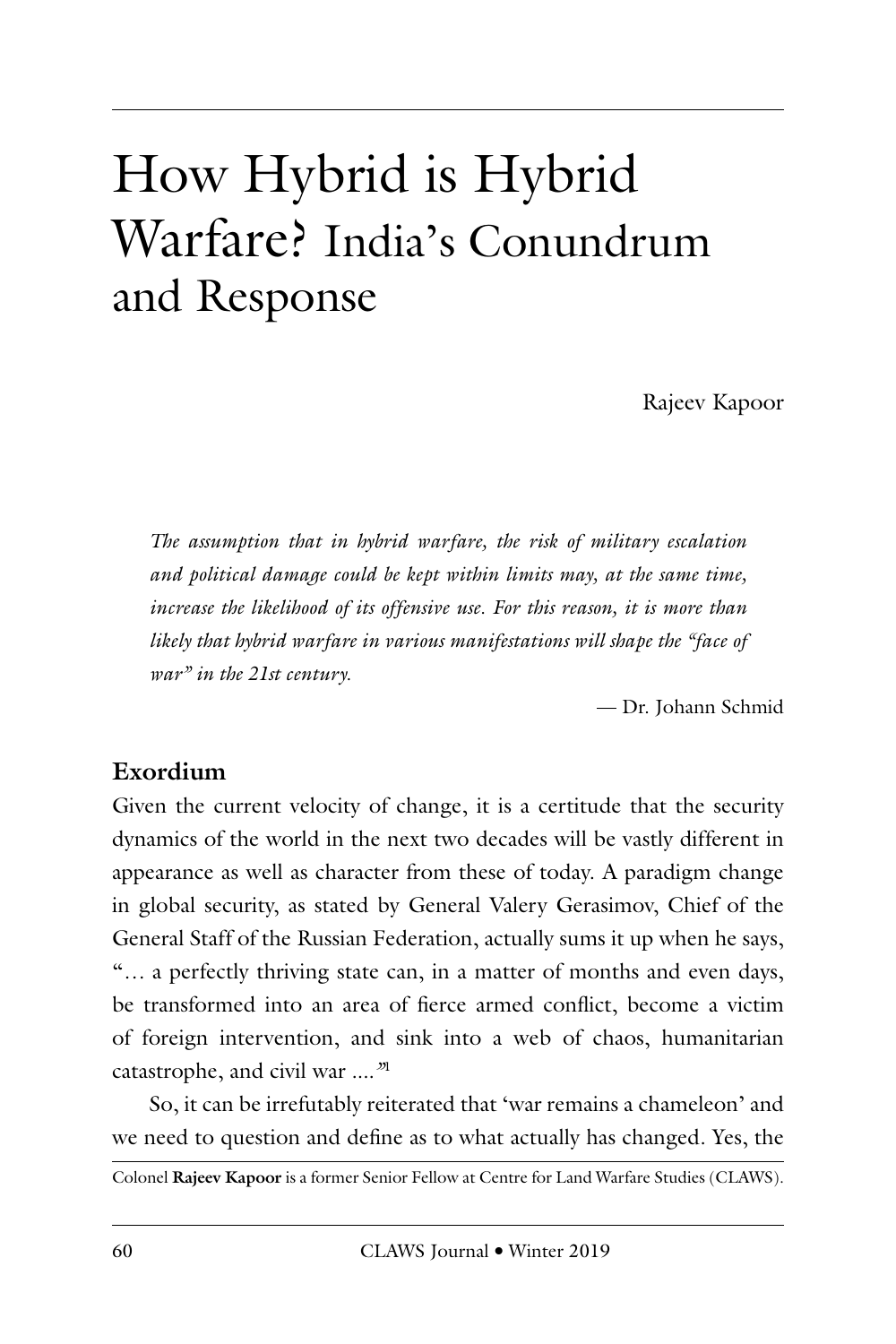distinctive lines between war and peace have faded to a large extent and the space for classical state vs. state, military to military confrontation is being captured by state vs. non-state actors and criminal groups. These blurring lines between war and peace, state and non-state, regular and irregular, conventional and unconventional seem to suggest that the character of warfare is changing, with more options for pursuing strategic ends just below the threshold of traditional armed conflict.

Prophesising the change, we can further add that conventional war is increasingly becoming intertwined with sub-conventional conflict, with hybrid war overlapping the irregular and conventional war dynamics (Fig 1).



**Fig 1: Hybrid War Overlaps Irregular and Conventional War**

Source: GAO Analysis of DoD Military Concept

It will not be an overstatement to say that, in today's increasingly globalised world, 'wars are becoming conflicts'. It is a truism that all wars comprise conflict but the vice-a-versa cannot be true as the ambit of 'conflict' covers a larger canvas, from verbal disagreement to the use of force.

Therefore, if we look around, no one is fighting conventionally any more. Conventional wars are becoming a big proposition. Does it constitute to saying that 'war as we knew it' is over? May be, may be not, but confrontations and conflicts undoubtedly still occur unabated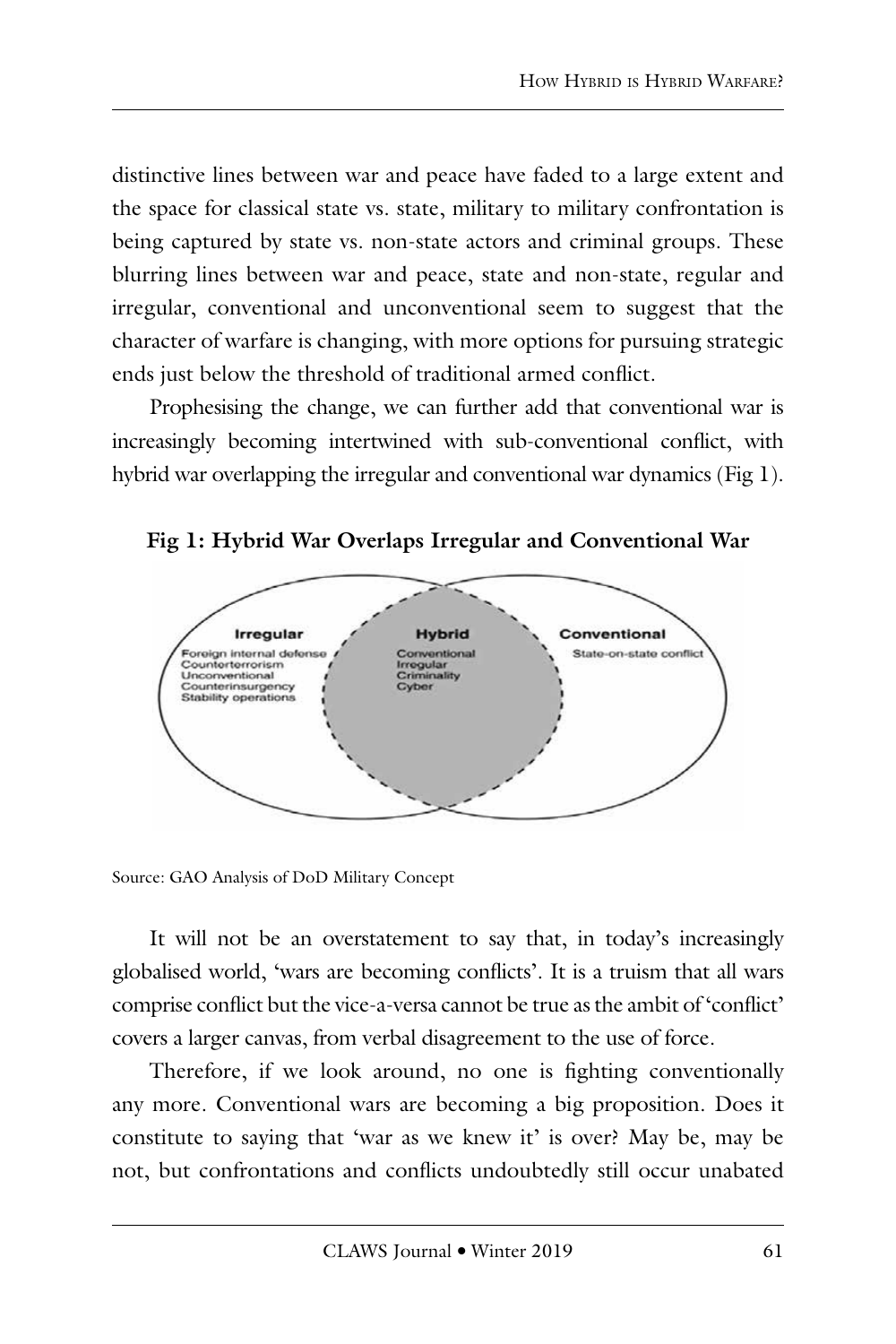around the world and the modifications which have come to the fore are that states no longer declare the wars; and having begun, they proceed according to a template which is unfamiliar.<sup>2</sup>

In fact, the objectives of war have changed fundamentally as capture of territories is now believed to be inefficacious. The increased interconnectedness of a globalised world can be categorically taken as one of the prime reasons for making traditional wars less attractive while economic, demographic and societal factors seem to have overtaken as the underpinning for all future conflicts. Consequently, these factors, being transnational in nature, are giving rise to sub-conventional warfare and hybrid conflicts.

Therefore, the moot question which this paper raises is: has hybrid warfare engulfed India; and is India is prepared to counter this threat? Much has been discussed earlier in this issue of the journal on what hybrid warfare actually means, its evolution and postulations, as well as it components. Therefore, this article delves directly into India's preparedness for such challenges.

# **Hybrid Warfare: India's Conundrum**

Where does India stand in this muddle of hybrid warfare? Clearly, the next decade for India will not be like the last one. The challenges we face today will endure well into the future, but they will be overshadowed by emerging hybrid threats. It seems likely that these threats will grow faster, be deadlier and more ambiguous, while expanding into new physical and virtual domains.

Conceptually, India has its own share of challenges emanating from this paradox. But, what actually are these threats? And who actually are the perpetrators? This requires pondering over.

### **Identifying the Hybrid Threat**

Currently, India is facing major threats on both external and internal fronts i.e. non-state and state actors. On the internal front, we face a host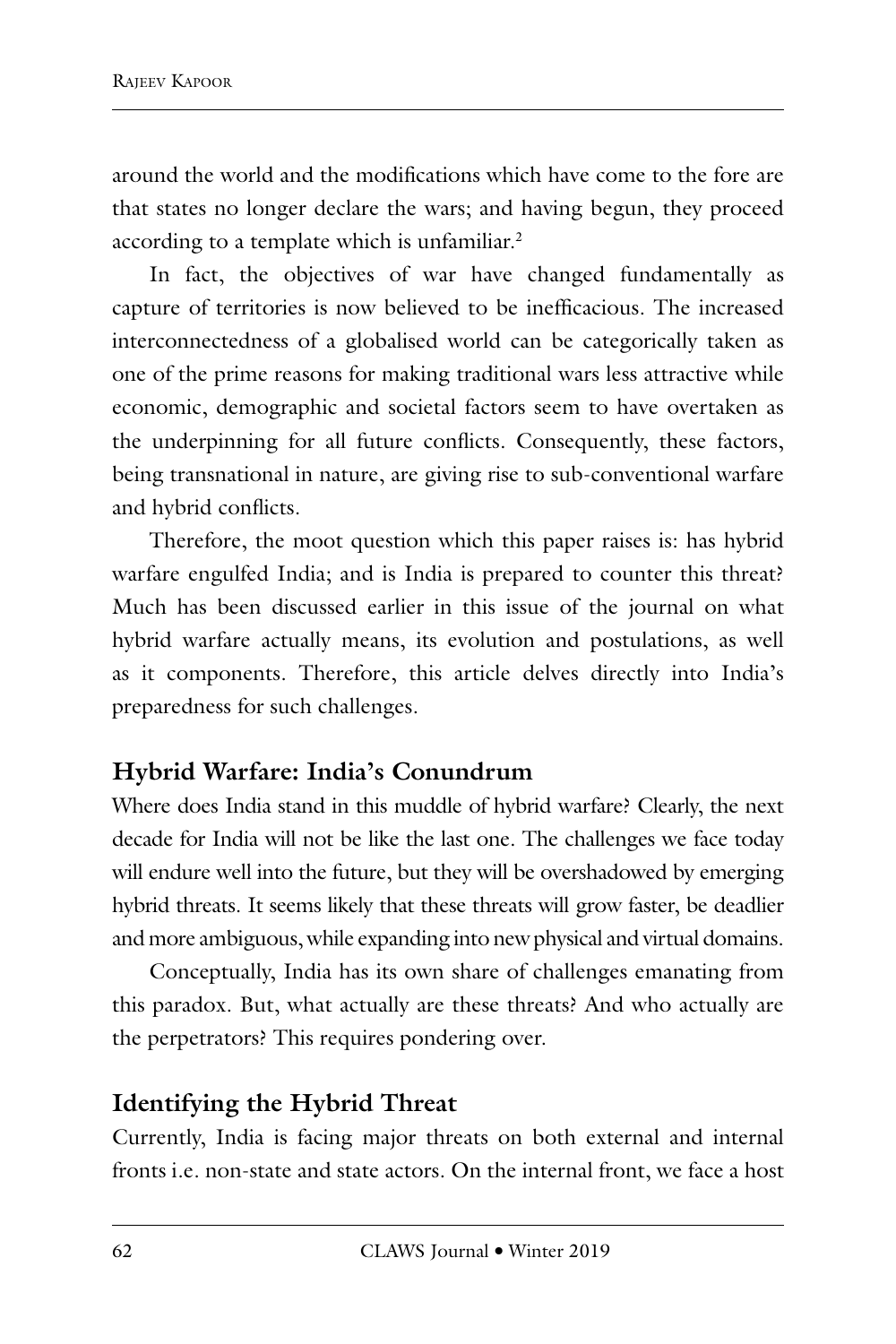of challenges with varying objectives, ranging from Naxalism to separatist demands while China and Pakistan constitute the external threat. The external threats have the potential to synchronise with the internal players, to pose a bigger hybrid threat.

The region around India faced hybrid threats even before this term was coined by Western theorists. The Liberation Tigers of Tamil Eelam (LTTE) comprised the perfect case of a hybrid threat. It had state-like military capabilities with an Army, Navy, and Air Force; it simultaneously managed and sustained the insurgent movement; and even had a worldwide sophisticated propaganda network.

In continuum, the Soviet-Afghan conflict of 1979-80 was the first modern hybrid war in the true sense and it happened in India's backyard. Evaluating the immediate neighbourhood, the India-Pakistan rivalry has been engulfed in several ways by this trend. Pakistan has for long been arming and training terror groups to stage attacks on Indian soil, as part of its 'proxy war' strategy. Though, these terror groups till date do not possess any conventional warfare capabilities, the possibility of them wielding state-like destructive power, once emerging technologies make it easier, cannot be ruled out. If Russian or Iranian sponsored groups can achieve and exhibit this, there is no reason to assume that these Pakistanbacked ones cannot follow suit in the future.

Truly, the bigger and more ingenious hybrid threat to India is from China. Currently, China is smartly using Pakistan as an instrument of asymmetric war against India. There is clear evidence that the Naxal movement and northeast insurgency of India have been receiving aid from China, whose formidable capacity in hybrid warfare has been documented earlier.

Another alarming threat which can be anticipated is from the Taliban. The way the dynamics of Afghanistan is unfolding, if the Taliban gains control over Kabul, Pakistan would certainly leverage it to train and plan attacks against India in general and Kashmir in particular. The Taliban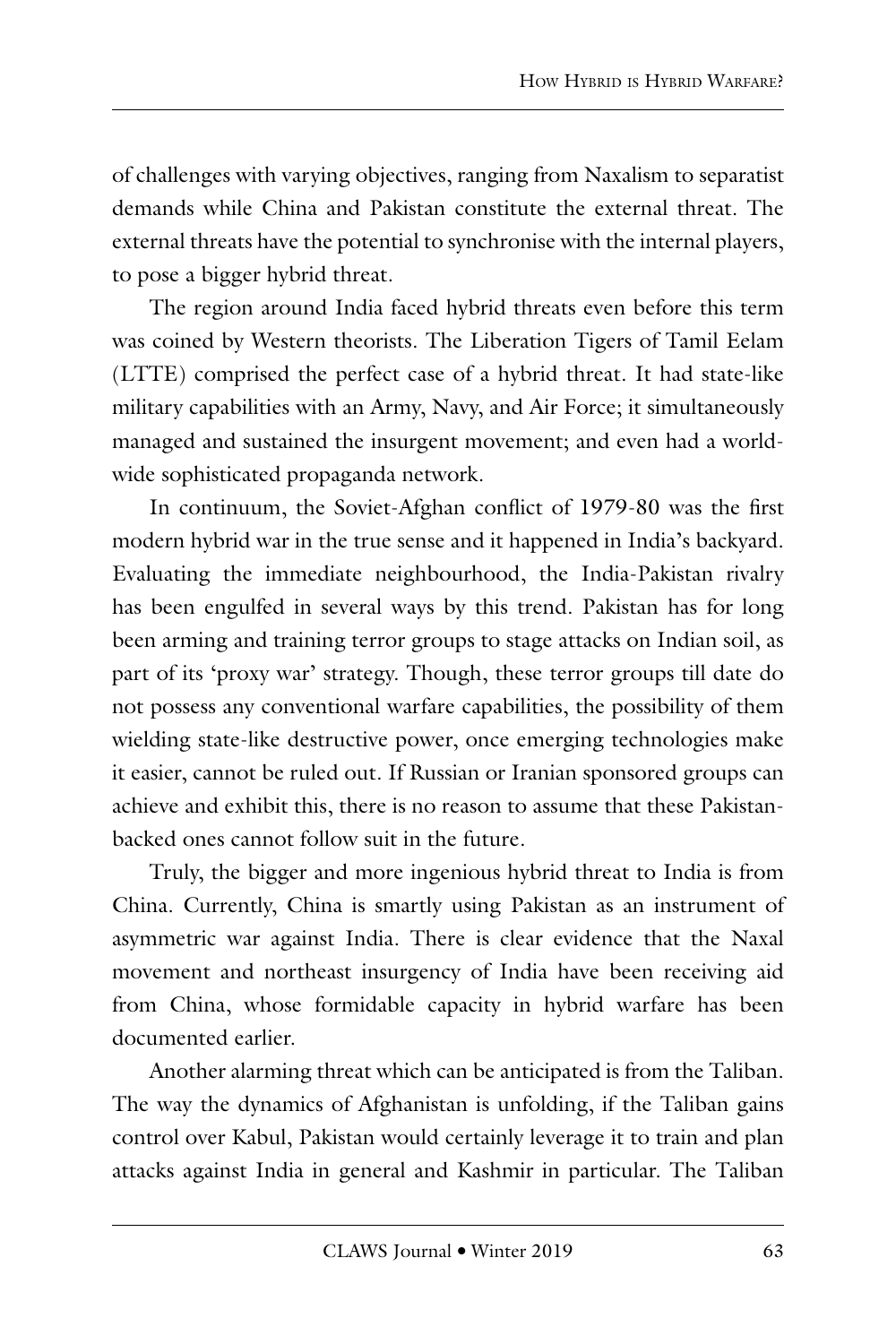undoubtedly would allow Pakistan based militant groups like Lashkar-e-Taiba (LeT) and Jaish-e-Mohammed (JeM), to operate from its territory. India would be in a quandary to deal with these 'strategic assets' of Pakistan whose primary objective is contesting India's control over Kashmir.

Besides the troika of Pakistan, China and the Taliban, the looming threat of 'radicalisation', the 'fourth front', is the most insidious part of hybrid war and a reality hovering over India. It is like fighting an enemy within, whose religious or ethnic persuasions can be manipulated by state and non-state actors alike for inflicting violence through newer and deadlier instruments of terror<sup>3</sup>

Next in line stands the Maoist insurgency in India's hinterland, which would continue to fester unless concurrent steps to make the indigenous people the stakeholders in development and good governance are seen to bear fruit. This 'radicalisation' and the Maoist insurgency can be manipulated by external players.

Sabotage of India's growth through smuggling, dumping of goods, protectionism, circulation of Fake Indian Currency Notes (FICN) and similar activities by both China and Pakistan, comprises another hybrid threat which will require to be curbed through more ingenious methods. With respect to threats emanating from non-traditional sources like the use of water as a weapon through the creation of either shortages<sup>4</sup> or oversupply (resulting in floods), or even largescale ecological damage, is another possibility.<sup>5</sup>

Thus, we need to dwell more on the so-called 'two fronts' of India i.e. Pakistan and China and decode what these two have done to wage or unleash their form of hybrid war on India.

# **The 'Obsessed' Pakistan**

In the current dispensation, Pakistan has undisputedly captured the prime position in unleashing a highly refined version of proxy war strategy against India.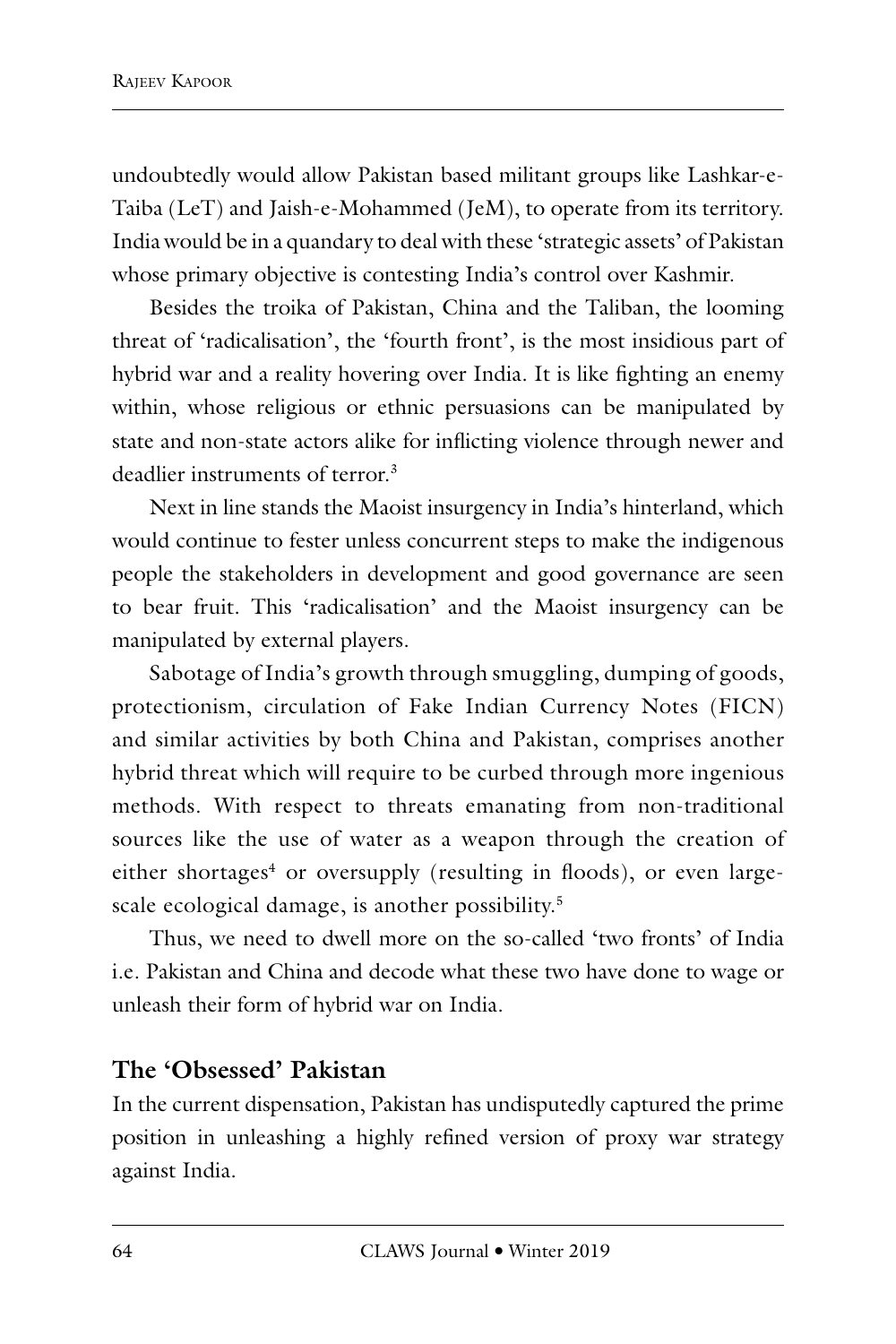A historical analysis of the major conflicts and wars fought by India since Independence reveals a common thread: hybrid war is being practised more and more. Virtually every war and conflict between India and Pakistan has seen hybrid warfare being practised by Pakistan. It continues to do so even during peace. *Fidayeen* attacks and mass casualty terror acts like in Mumbai in 1993, 2006 and 2008 are the manifestations of the hybrid war unleashed by Pakistan. In less than two years after the Kargil conflict, Pakistani-trained terrorists attacked the Indian Parliament in December 2001, after which 26/11 happened, followed by Pathankot, Uri and Pulwama. This clearly depicts that such proxy misadventures are unlikely to end.

Pakistan's obsessive 'ideological war' against India always had a congenital connect to the idea of hybrid warfare. Pakistan as a nation pursues and practises hybrid warfare as a state policy. The pursuit of a hybrid warfare model to achieve its nefarious designs is not only against India but against Afghanistan too. While the Kashmir issue, coupled with the bitter memories of the 1971 debacle, remains the key determinant in the Indian context, the pursuit of strategic depth is the principle driver in the case of Afghanistan.

Another factor that compels and makes Pakistan insecure is the conventional superiority of the Indian military and the nuclear deterrent. This explains Pakistan's hybrid strategy against India in Punjab and Kashmir through support from local militants, who are provided economic and military aid, besides diplomatic support, by China. Pakistan has also raised militant groups like the LeT, JeM and others to work as proxies and permit it plausible deniability. Pakistan follows a similar strategy in Afghanistan with the Taliban as its proxy.6 Douglas A Livermore, a US Special Forces officer, writes that Pakistan's support to the Taliban is to acquire "strategic depth on its western flank, allowing (it) to focus all its attention on India".

The case of Kulbhushan Jadhav, the alleged Research and Analysis Wing (RAW) spy is another glaring example of hybrid warfare. To gain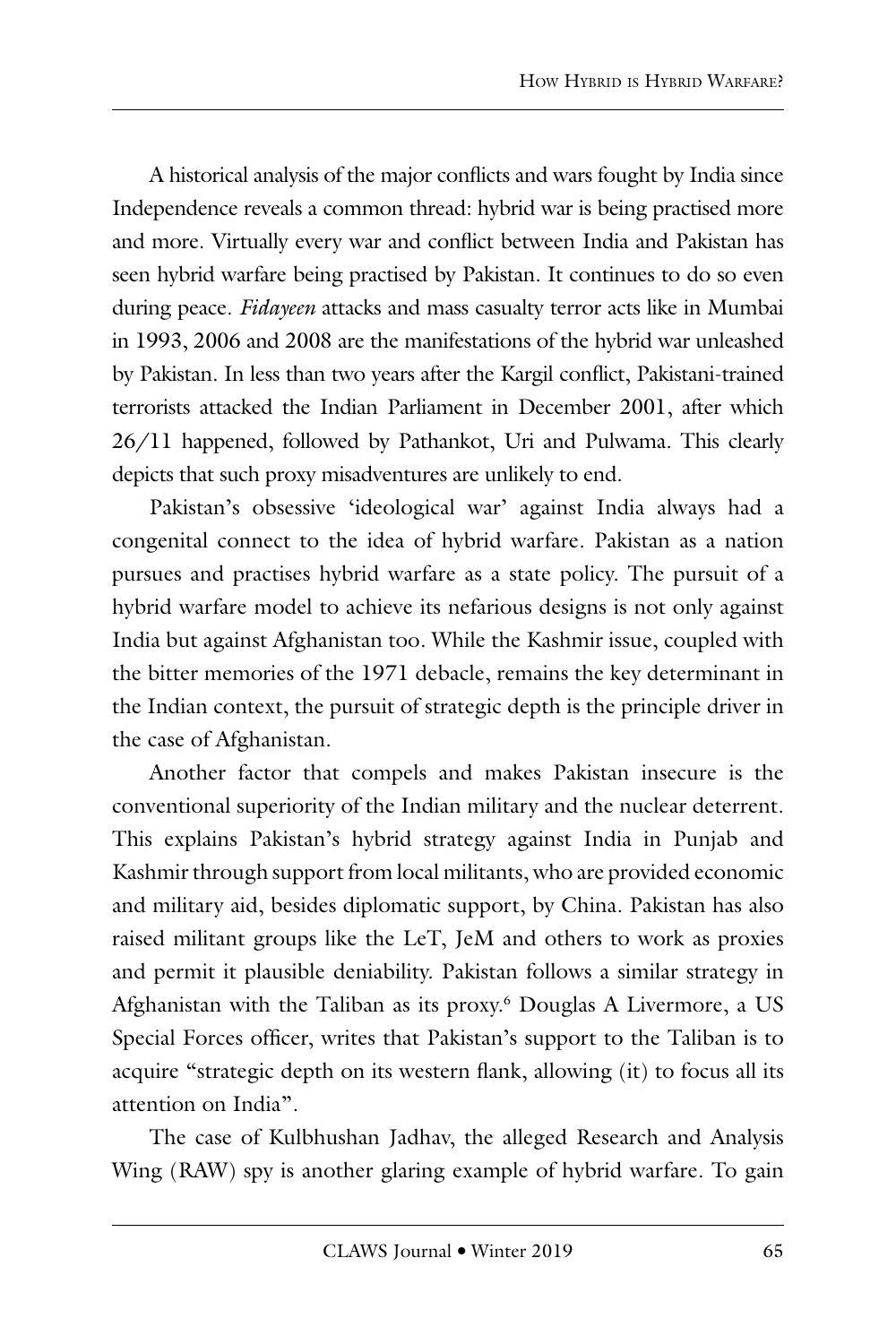international support against India, Pakistan picked up Jadhav from Iran and later claimed to have him arrested from Gwadar.

Finally, if we scrutinise Pakistan's *modus operandi* against India particularly in Kashmir, it emerges that it has actually espoused a threetiered hybrid strategy in Kashmir. First, it has targeted the very structure of the state through terrorism. This has been its most visible strategy which has made it difficult for India to maintain control over its own territory. Second, it has focussed on, and targeted, the psyche of the local population by methodically manipulating their emotions and sentiments. This strategy it has exercised through the Hurriyat and Over Ground Workers (OGW), the so-called unarmed *jihadists*. Thirdly, it has consistently carried out a passive invasion through social engineering, to hit the cultural pillars of Kashmiri society. The third strategy has actually hurt the state the most as it has split Kashmiri society between its roots of *Kashmiriyat* and Sufism on one side and *Wahhabi* Islam on the other.

# **The Hidden 'Dragon'**

China remains the *'Chupa Rustam'* in this regional hegemonic game: it is playing its 'hybrid cards' clandestinely by providing traction to Pakistan's hybrid game against India. China currently sits in a 'comfort space' dominating the 'hybrid space' created by Pakistan against India. India needs to understand that it is actually China, not Pakistan, as commonly perceived, that is the mastermind and is playing the 'real' and more dangerous 'hybrid game' with India.

By following this opaque strategy, China is achieving its aim to kilter India so that it remains 'boxed in' by its problems in South Asia, leaving India with no leeway to concentrate on issues beyond its immediate neighbourhood. China sees India as a competitor and a potential threat to its strategic aspirations, and this insecurity has always underpinned its strategies against India. Hence, in this low-cost, high returns surreptitious game played by China, Pakistan remains an important cog. According to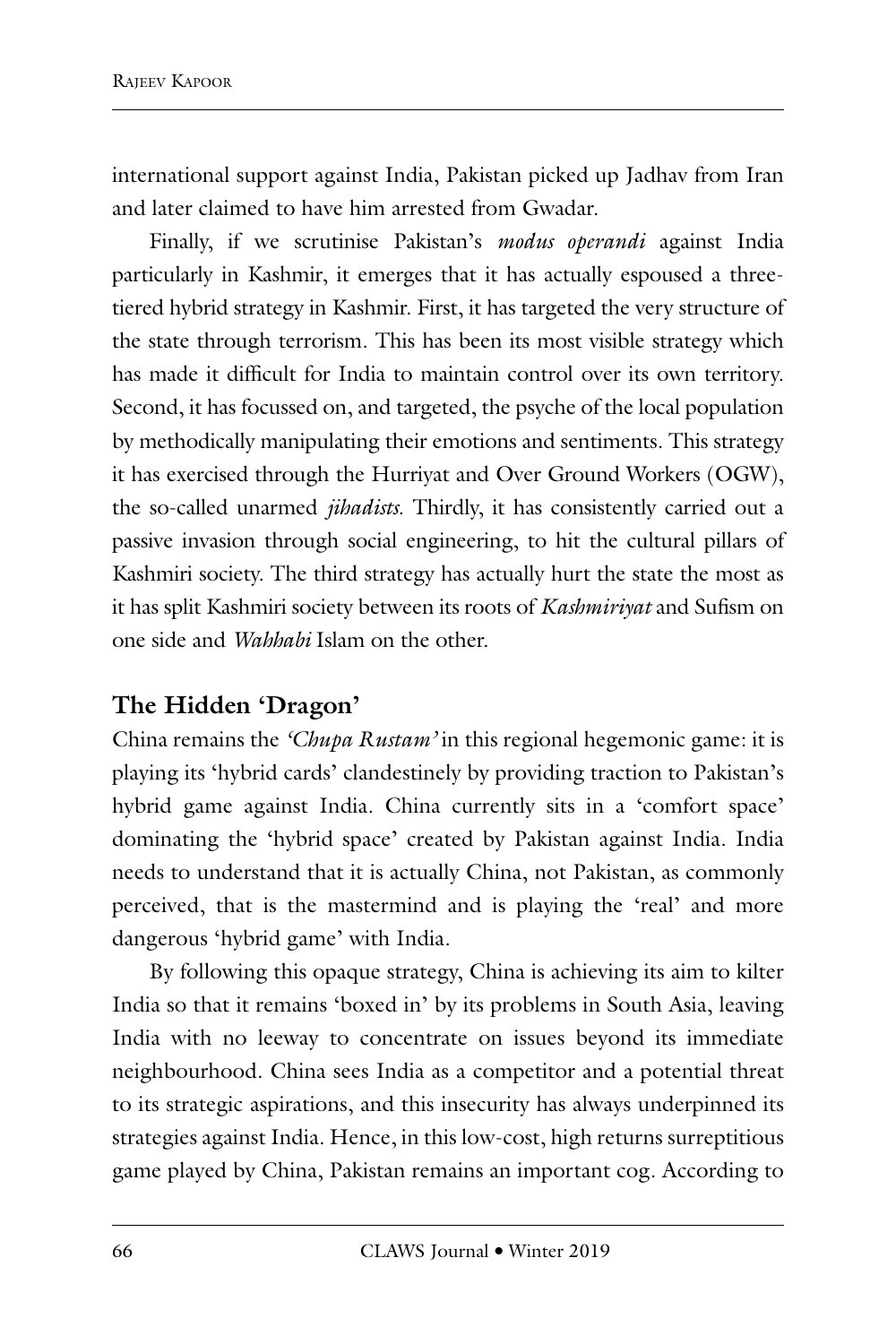Brahma Chellany, "By not defining the LAC, the Chinese are not only helping Pakistan by tying up large numbers of Indian troops along the Himalayas, but also retain the option to mount direct military pressure on India through border incidents if it attempted to play the Tibet card."

The hybrid threat from China to India is a fast-growing and more potent one. However, there is lack of clarity on how it will manifest itself. Today, China, besides having an intent, also has the sophisticated wherewithal to unleash this kind of warfare on anybody in the world. Robotics and cyber attacks are likely to play a key role in shaping the future of conflict, and in both these spheres, China is among the best in the world. If these technologies subsequently get cheaper and easier to make, then we can envision a scenario of their unabated use by sponsored non-state actors.

In 2015, India faced 36 major critical cyber attacks, meaning every 15 days there were some aspects which were impacted, either in the banking system, air traffic system, rail reservation system or hacking into critical components of civil offices. Cyber attacks by China on various facets of the economy such as factories, energy supply grids, including wind and solar farms, banks, and railway and transport systems, can result in derailing governance, law and order and the economy. The effect of such disruptions could be accelerated through information warfare, use of fifth columnists and other subversive means.7

China's military already has an in-built hybrid warfare strategy that includes expressions such as 'informationalisation', 'special operations', 'psy, media and legal warfare', 'cyber war' and 'peace and stabilisation operations'.8 Development of this capacity is further strengthened by the inexorable integration of China's military with its political decisionmaking.

Another issue which leverages China to outsmart others, including India, is that no one has till date taken cyber warfare onto the diplomatic level. Thus, there is no consensus on the response to Chinese cyber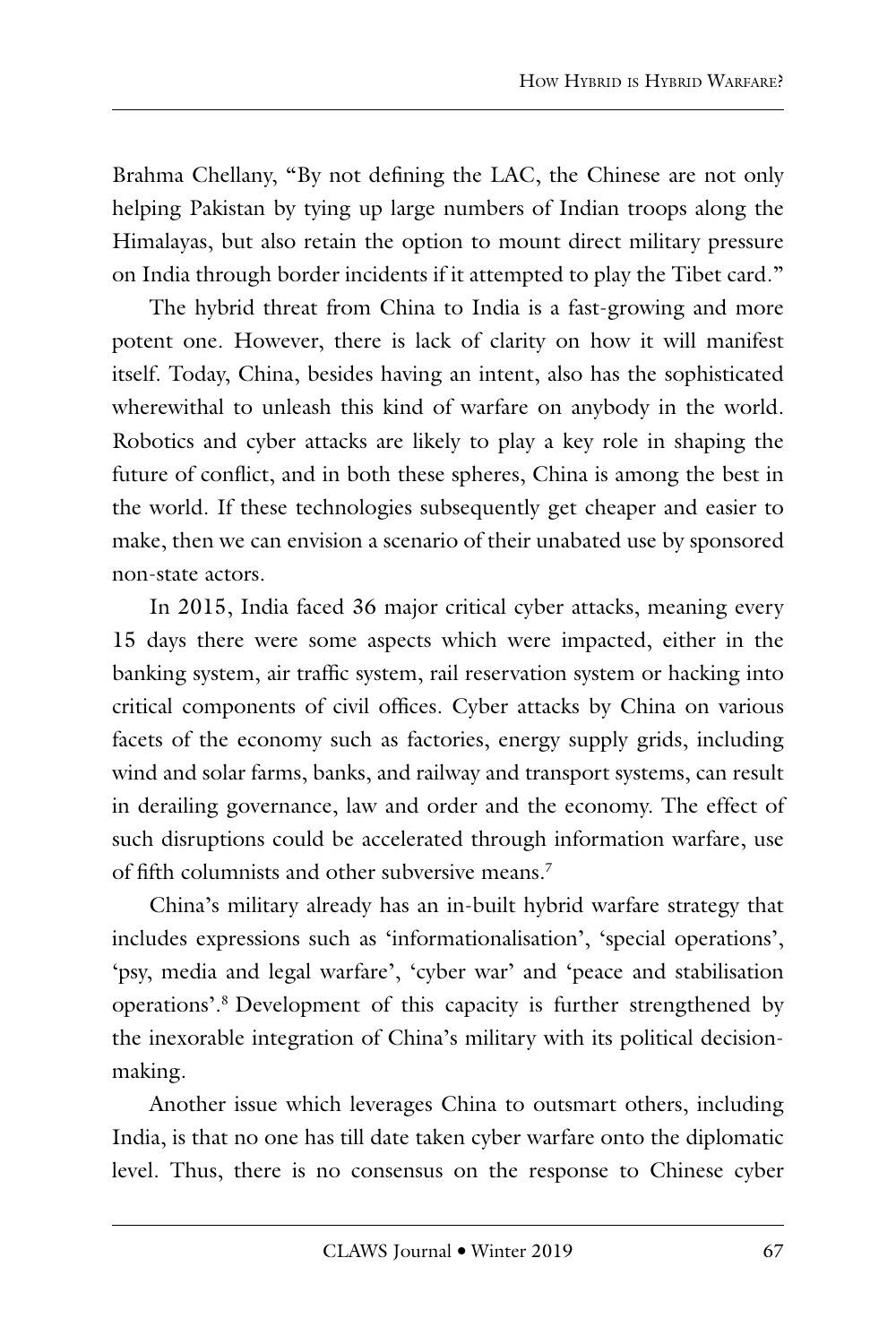attacks. This myopic vision might lead to a dangerous threat in the future for computerised modern societies.

Regarding any chinks in China's armour, it appears that it is only China's lack of experience in the conduct of serious warfare that can be pointed out, but then, as it is always said, "The best wars are generally fought by the first timers". China, today, certainly has both the capacity and the will to wage hybrid war against India and to instigate Pakistan and India's other neighbours.<sup>9</sup>

The Sino-Indian border dispute in the Indian Arunachal Pradesh and other smaller regions, which China claims too, has the potential for hybrid warfare. This perspective is based primarily on the economic underdevelopment in India's side of the border, which contrasts vastly with the prosperity of neighbouring Chinese provinces. Therefore, in the future, there is a high possibility of Beijing covertly using such inequality to foment separatist sentiments among the local Indian population, which, regrettably, is culturally and ethnically close to the population of China.

Arming and training of pirate groups by China, to harass the ships of its smaller neighbours, including India, so as to legitimise an increased Chinese naval presence in the Indian Ocean, can be another future hybrid threat scenario. This act would not entail crossing the threshold, but it would be pursuance of attaining military advantage.

# **The 'Markhor' and 'Dragon' Collusivity**

Collusive hybrid threats from Pakistan and China are a stark reality and pose an even more dangerous scenario for India. China uses Pakistan as a millstone to fix India and pursue its stratagem of 'kill with deceit, and that too with a borrowed knife'. China flagrantly supports and defends hybrid war by Pakistan against India, and then, concomitantly speaks of ushering in peace and friendly relations with India. This 'forked tongue' policy of China reflects its disingenuous stance on hybrid war when it comes to its vested interests  $10$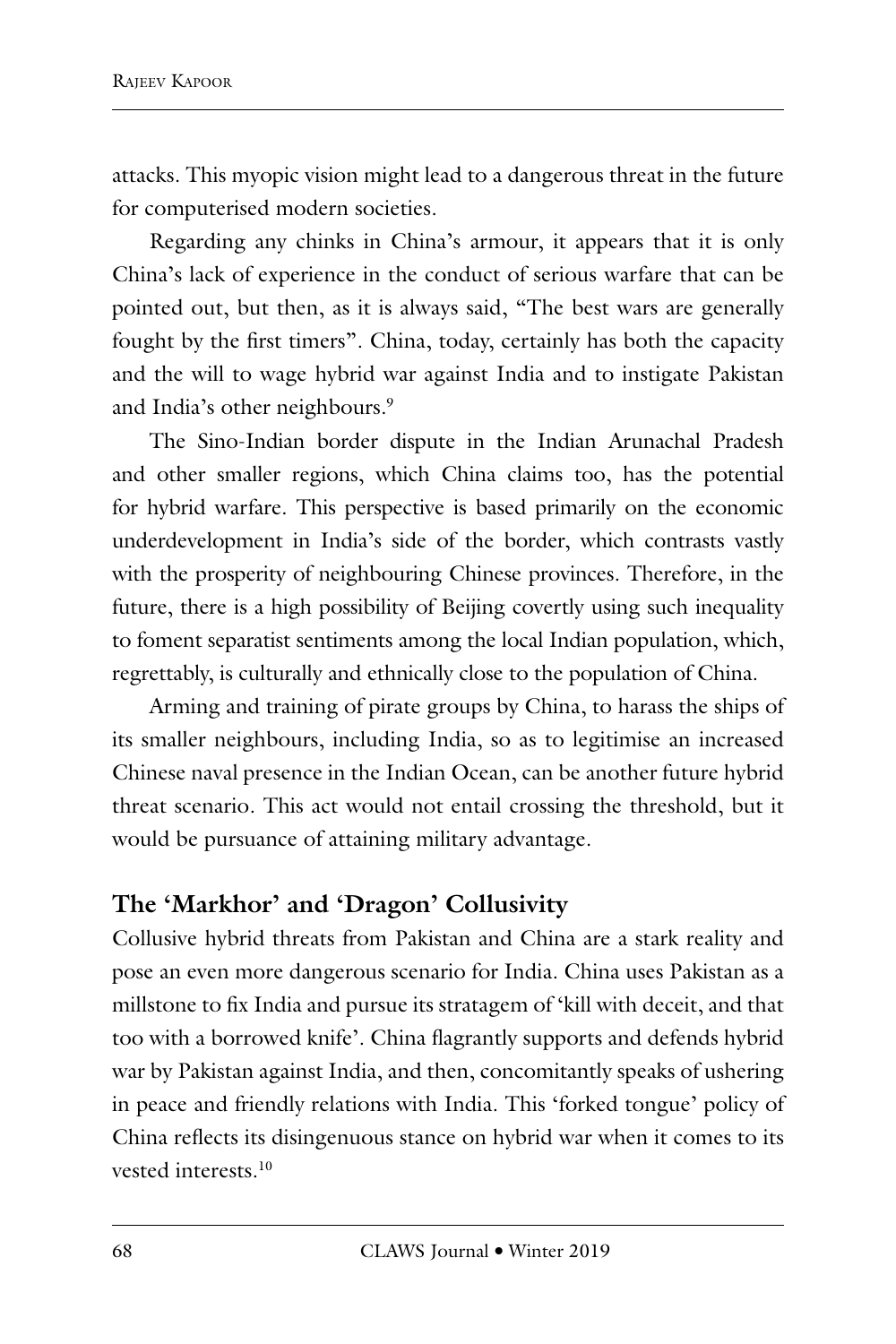China has certain vested interests for which it has been conniving with Pakistan against India. These interests range from the strategic to the military, political, and economic.<sup>11</sup>

**Strategic Interest**: With the China-Pakistan Economic Corridor (CPEC), Pakistan has become indispensable for China. It has increased the prominence of Pakistan in the strategic calculus of China. With more than US\$50 billion at stake, the defence of Pakistan and its nukes has actually become a compulsion for China.

**Political and Military Interests**: These two interests naturally converge for China. China is in illegal occupation of 38,000 sq. km of Aksai China and 5,100 sq. km of Shaksgam Valley. Pakistan is the world's largest recipient of China's military largesse. As per the Stockholm International Peace Research Institute (SIPRI), 47 per cent of China's military hardware goes to Pakistan, making it the topmost recipient of military aid from China in the last decade.<sup>12</sup>

**Economic Calculus**: Pakistan-China trade comprises slightly more than US\$ 20 billion, with more than US\$ 18 billion worth of imports from China and less than US\$ 2 billion exports from Pakistan in addition to a projected investment of US\$ 62 billion for the CPEC.<sup>13</sup>

**Diplomatic Interests**: Pakistan blatantly encashes on China's veto power at the United Nations Security Council (UNSC). In return, Islamabad harps on the 'One China Policy', be it China's position on Taiwan, Tibet or feigning ignorance about the human rights violations committed against the Uighur Muslim population in Xinjiang.

# **Impact of this Symbiotic Relationship**

In future, it would be extremely difficult for India to make any aggressive move against Pakistan without threatening Chinese interests. In fact, any Indian overture endangering thousands of Chinese citizens working on the CPEC project will certainly give China the *locus standi* to initiate hostilities against India. So, one can perceive that the operational or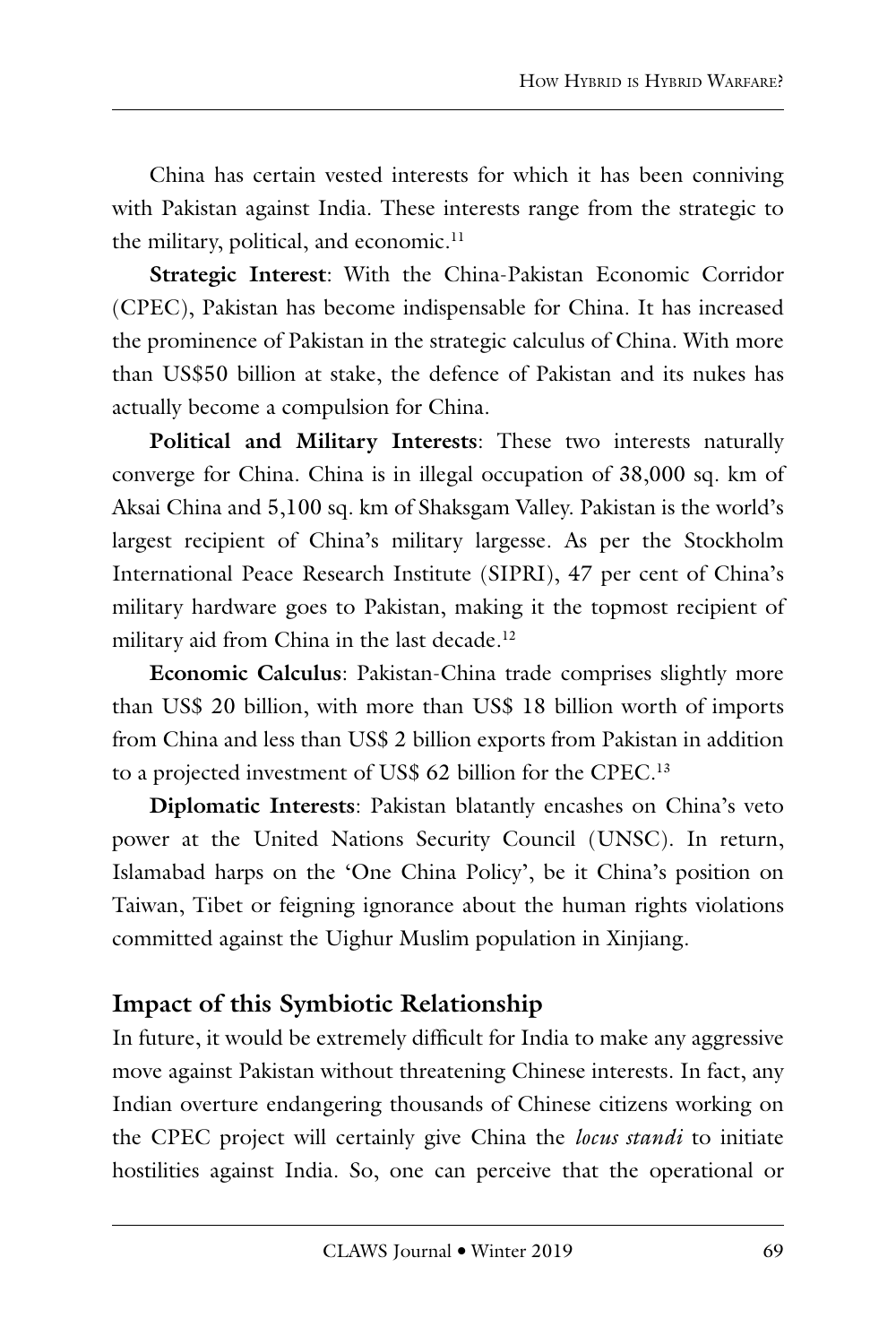strategic options for India have been substantially reduced. Anything beyond shallow skirmishes would entail the risk of drawing China into a 'two-front' war. As regards Kashmir, China has moved away from the position of studied neutrality to an overt pro-Pakistan stance.

Since cyber space has now become an electronic counterpart of the contemporary physical battlefield, any proliferation of China's cyber capabilities to Pakistan and further to non-state actors could be another major concern for India. This scenario, if it occurs, can severely challenge India's critical infrastructure security and would enlarge Pakistan's hybrid war design.

In future, one cannot negate the China-Pakistan connivance in manipulating and influencing elections in Jammu and Kashmir (J&K) or as a matter of fact, the Indian Lok Sabha elections on the lines of the Russian meddling in the US elections. This nexus can also step up efforts to consolidate and advance a simmering discord under the surface via cyber intrusions and the deliberate distribution of false information. Such threats and situations would be catastrophic.

At the low end of the conflict spectrum, Pakistan might coordinate its 'flourishing' proxy war against India with China's creeping assertiveness at the Line of Actual Control (LAC) and its asymmetric threats in the cyber, information and outer space areas. Simultaneity and coordination amongst the *jihadi* strikes and Border Action Team (BAT) actions by Pakistan with the People's Liberation Army's (PLA's) Depsangor Chumar or Doklam type incursions could pose grave future threats for India.

China is believed to have added another attribute to hybrid warfare by constituting a private Army of retired PLA soldiers and its first company, De Wei, is setting up operations in Sudan. Such an Army is convenient, with no political liability, and is deniable being a part of private contractors. Extensive use and deployment of the same cannot be ruled out in Balochistan and Pakistan Occupied Kashmir (PoK).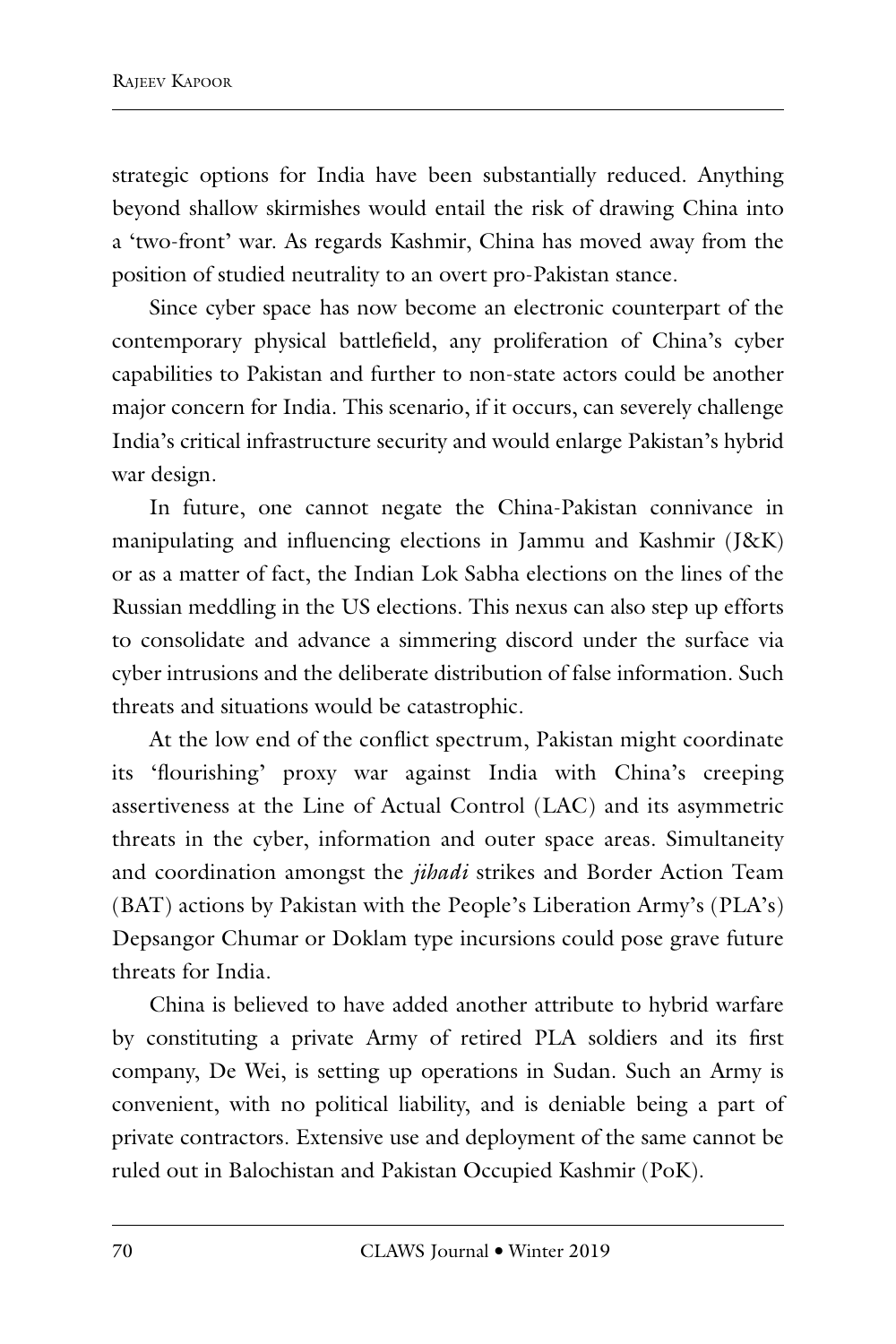Another impact of this Pakistan-China nexus on India is that the Pakistan establishment is now less worried about its conventional defences, and is diverting ample resources, energy and time to strengthen its *jihad* architecture in India.<sup>14</sup>

#### **Constituting an Effective Strategy and Response**

*Victory smiles upon those who anticipate the changes in the character of war, not upon those who wait to adapt themselves after the changes occur.* — Giulio Douhet

India is facing sub-conventional war but is yet to experience the full dimension of hybrid war so far. Therefore, to defeat Pakistan and China in their hybrid strategy, India would need to accordingly calibrate its strategic and operational level responses. The response against both countries cannot be at the same level. For Pakistan, we need a balanced strategic, diplomatic and military response, while for China, the response needs to be skewed more towards the strategic and diplomatic vis-a-vis the military.

There is a great need to plan and implement the strategic dimensions, driven through politico-diplomatic means, complemented by Comprehensive National Power (CNP), including both hard and soft power. Besides, for achieving the desired results, it is imperative that operational actions be in sync and aligned with strategic directions.15

It goes without saying that a preemptive strategy would be best suited in the Indian context as it prevents occasions of military confrontation which have the potential to escalate into a nuclear catastrophe.<sup>16</sup> George Perkovich and Toby Dalton of the Carnegie Moscow Centre have opined that practically speaking, India does not have many counter-options because of Pakistan's nuclear capability. Devolving deeper, they say, "With a clear comparative advantage over Pakistan in economic clout and soft power, India can utilise a strategy for 'non-violent compellence' to isolate Pakistan internationally."17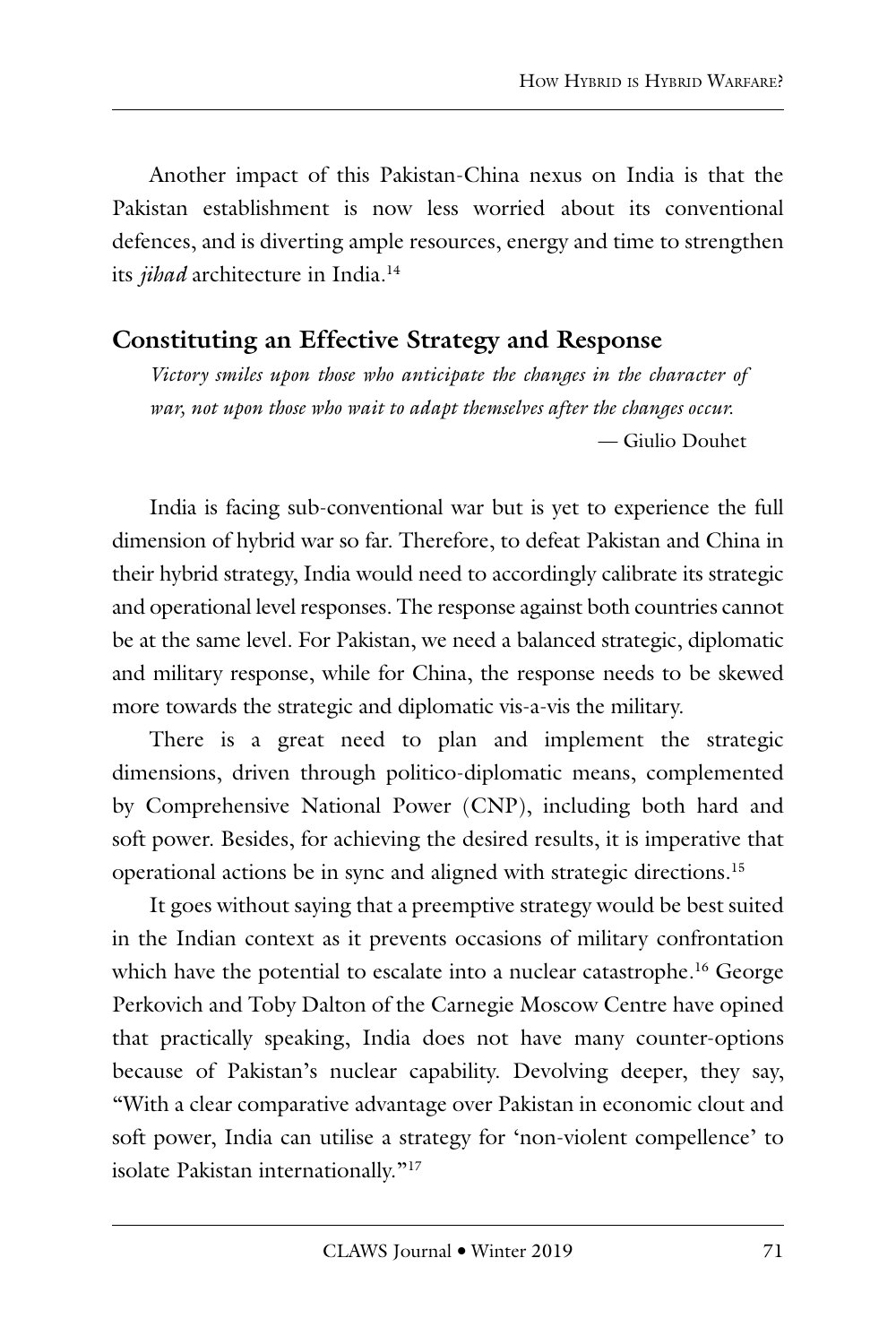More importantly, India needs a *de novo* look in its approach. So far, India has been overly moralistic against adversaries for whom morals and values are the least priority. Further, in the present geo-political realm, the economic logic and a sense of realism rather than norms and values would better serve India's purpose. The present Indian strategic culture, rather than dealing with challenges from a perspective of 'strategy', or long-term planning, tends to deal with them through a paradigm of risk management. This is probably the result of being a democracy, where the elaboration and application of strategies are difficult, as the state of domestic politics often changes quickly and, occasionally, unexpectedly.

#### **Response to Pakistan**

For long, India has been bogged down by one question: what if it responds to Pakistan's proxy war with a conventional attack or a short and swift action, and in retaliation, it opts for a nuclear attack?

Now, with the two surgical strikes, India has demonstrated its political will to retaliate boldly at a time and place of its own choosing. Yet, I would say it is only a reactive response.

### **What are the Options Left in the Response Mechanism?**

Against Pakistan, is conducting further surgical strikes across the Line of Control (LoC) and air strikes on terrorist camps a solution? Is doing **'**a Pak on Pak**'** by employing 'our hybrid on his hybrid' or the Hindi cliché *eint ka jawab patthar se*, the only effective way left to 'motivate' Pakistan to move away from its hybrid tactics against India? Or, on the contrary, is India's use of the 'economic and soft power' strategy the right response? This merits a serious discussion and pondering over.

India would need an effective assortment of covert mechanisms and hidden channels for developing, using and exploiting hybrid tactics against Pakistan so as to build and sustain the required level of pressure and compel it to shift its approach against India.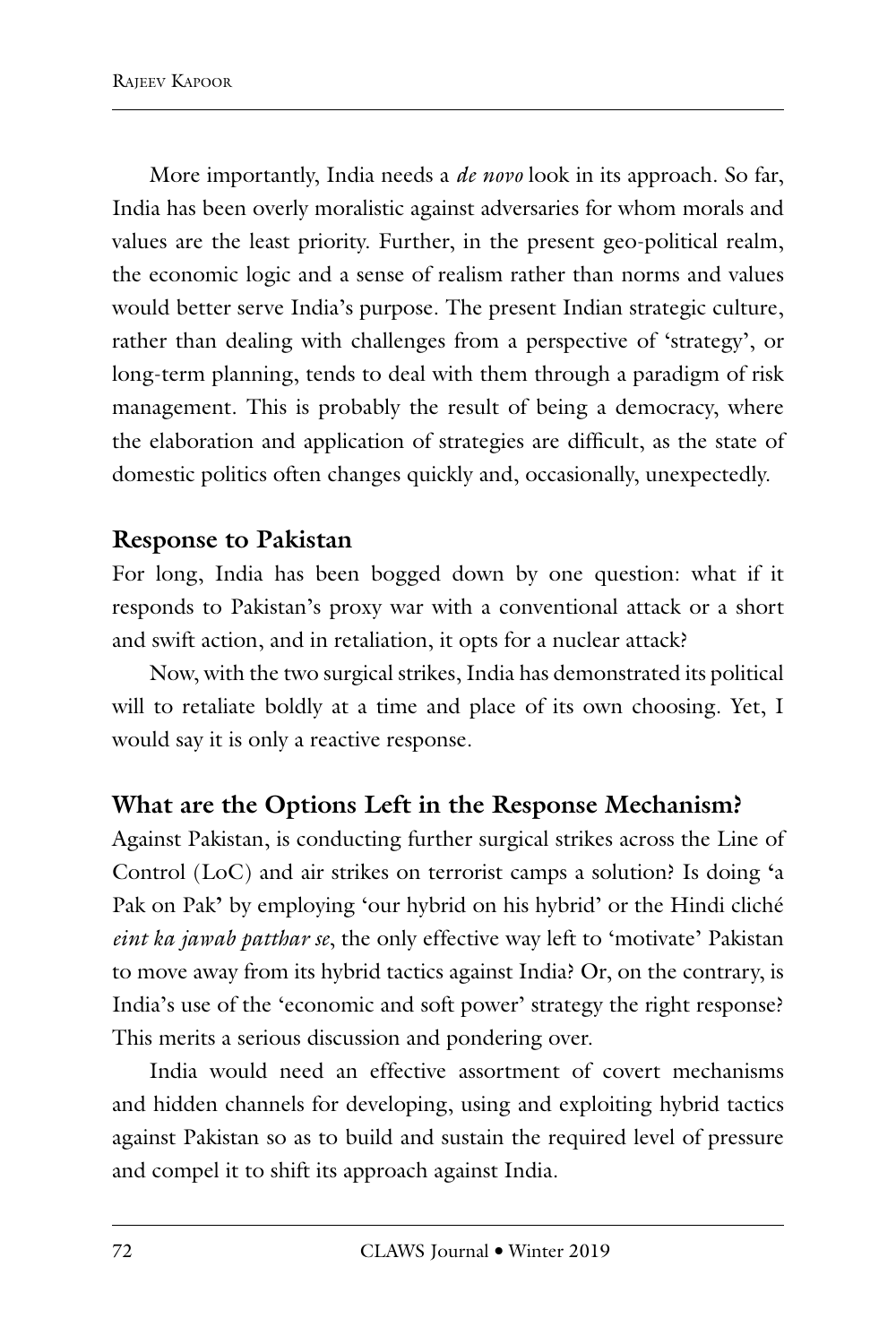Some examples of doing 'a Pak on Pak' could be sabotaging the China– Pakistan Economic Corridor (CPEC) by exploiting the political unrest in Balochistan, thereby crippling Pakistan's economic lifeline and infrastructure; influencing the political and social processes like elections and creating and nurturing pro-India socio-political groups, as allegedly done during the recent US election—the Gerasimov model of Russia is a successful and tested model to this affect; or employing online propaganda techniques to mould the ordinary Pakistanis' opinion about the venality, corruption and brutality of their own military establishment; or exploiting the openness of the worldwide web to penetrate all Pakistani provinces and releasing a barrage of compromising facts and stories about the military and the Inter-Services Intelligence (ISI). India needs to engage the institutions and people of Pakistan to hit and defeat their Centre of Gravity (CoG) or the fulcrum i.e. the Pakistan Army. This would be a long drawn but decisive strategy.

The Indian government's opening of a Balochi mobile phone app, website and radio bulletins in 2016 was one such proactive move. India should take a leaf out of the Russian 'non-linear' hybrid tactics, which have flummoxed the West in Ukraine and elsewhere, amply emphasising that we are in an era of 'hybrid warfare' with shadowy 'weaponisation of the internet' to shape public perceptions and even overthrow regimes.<sup>18</sup>

But these are high risk strategies that India may find repugnant to its core philosophy and international repute. Besides, these are great options but are more like a last resort, just a step short of a full-scale war. Such options cannot be pursued in isolation beyond a point as they ultimately tend to tread on a dangerous path of a military confrontation escalating into a nuclear war, either accidently or deliberately.

We also need to understand that, ideologically, Pakistan is predisposed to harm India at any cost, thus, these steps are in themselves insufficient to deter it, specially when its policy-making is 'military oriented'. Imran Khan's recent rant can be dubbed as 'rhetoric' but cannot be ignored knowing how irresponsible the 'deep state' of Pakistan is today.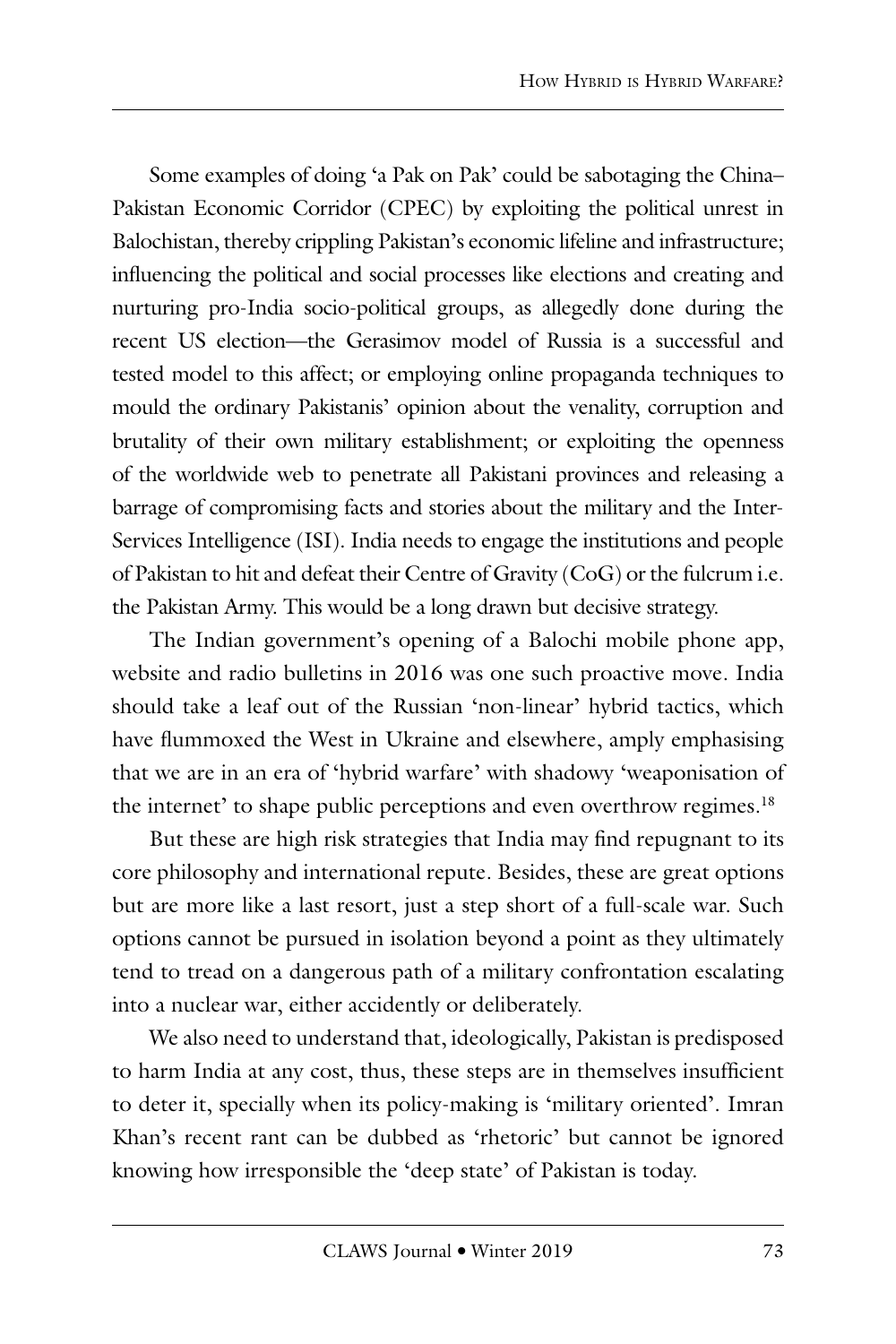Finally, to radically restructure Pakistan into a moderate neighbour, India must bring into play a range of balanced sustained instruments. What India needs today is to shift from its mostly knee-jerk approaches and adopt a balanced proactive and defensive approach.

## **Response Beyond Military**

It must be remembered that hybrid warfare is not just about the military. The military is just a constituent of it. In essence, it goes way beyond the 'military'.

In the diplomatic domain, India has, in recent years, reached a stage where it can leverage its resources to project Pakistan's true image as a sponsor of terrorism, which should finally aim at declaring it a terrorist state. To disseminate reams of proof of Pakistan's complicity in terrorism, India can dedicatedly appoint permanent envoys to approach foreign leaders, intelligence agencies and news media. The aim should be to expose how thuggish, military-run and *jihadi*-infested Pakistan is and how a righteous, secular and democratic India is becoming a victim of cross-border terrorism. Isolating a rogue regime like Pakistan, so that no country buys its false stories, would require assiduous lobbying and convincing.

In the economic domain, we need to further leverage India's booming economy to get influential Islamic nations to invest in, and trade with, India. India must also file a suit at the International Court of Justice against Pakistan's state-sponsored terrorism. The World Court ruled against the US for fomenting terrorism in Nicaragua in 1986. A symbolic legal blow from a global body that shames Pakistan as a terrorist state will come in handy to mobilise multilateral boycotts and sanctions against it.19

India needs to increase intelligence gathering and build resilience. The intelligence gathering policies should invest heavily to detect and track hybrid warfare activities, for example, increasing coordination among countries' intelligence services. An aggressive intelligence posture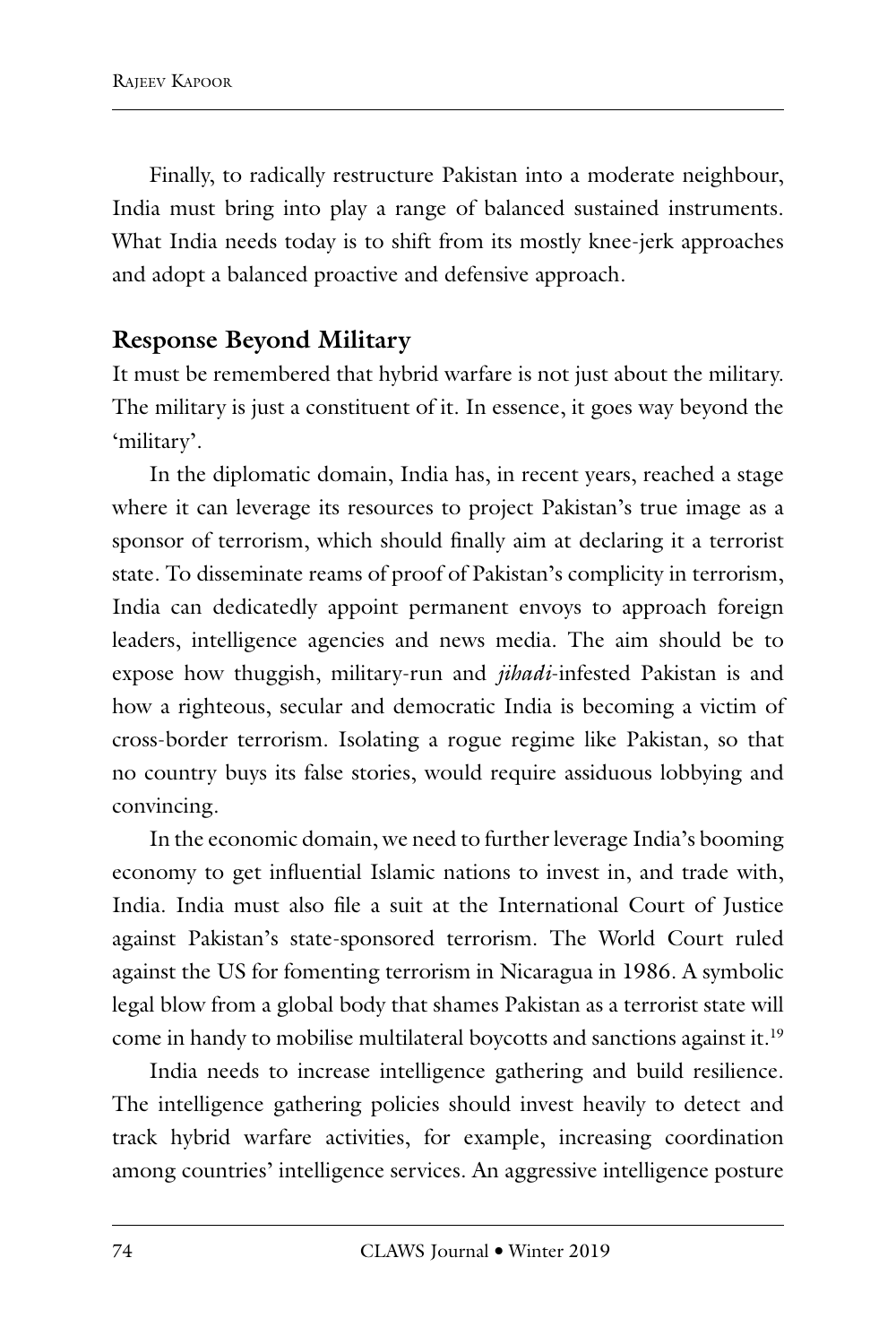with expertise and specialists from diverse fields like technology, economy, finance, culture, arts and politics is what India really needs today.

Resilience tends to create societal structures akin to the Cold War concept of 'total defence'. Lessons can be learnt from Sweden and Finland, that have increased investment in preparing their societies for crises or war. Ukraine's efforts in substantially increasing the size of Home Guard style units with the intention to signal deterrence to any actor contemplating an attack, whether the conventional or hybrid war type, is worth emulating. Creating more paramilitary style units and equipping and training them, is something that the Baltic countries have also increasingly done.<sup>20</sup>

The time has come to use our supremacy in technology against Pakistan, to our advantage. There is a need for the strategy to incorporate all the elements of national power, i.e., intellectual, economic, intelligence, cyber capabilities, scientific, business, trade and diplomatic, in a new security framework through which hybrid warfare can be channelled.

To cripple Pakistan in socio-economic terms, one issue that is often discussed and readily comes to mind is the Indus Water Treaty .which has been widely debated too. Strategists believe that by simply using our own share of water, which is legally available to us under the treaty, India can deliver a debilitating blow to the socio-economic fabric of Pakistan.

Lastly, India also needs to look inwards and factor in the present Kashmiri dispensation. India needs to proactively engage with the locals of Kashmir who happen to be the fodder or the CoG of Pakistan's nefarious hybrid actions against India. New Delhi should continue to strangulate the flow of funds and expose the threads for the same. Although India has boosted the morale and pride of national mainstream civil society with the repeal of Articles 370 and 35A, its influence in the Valley and regaining the trust of the locals is yet to be seen. India needs to tirelessly nurture this strategic asset of the local population, to play a positive role in India's integrity and growth to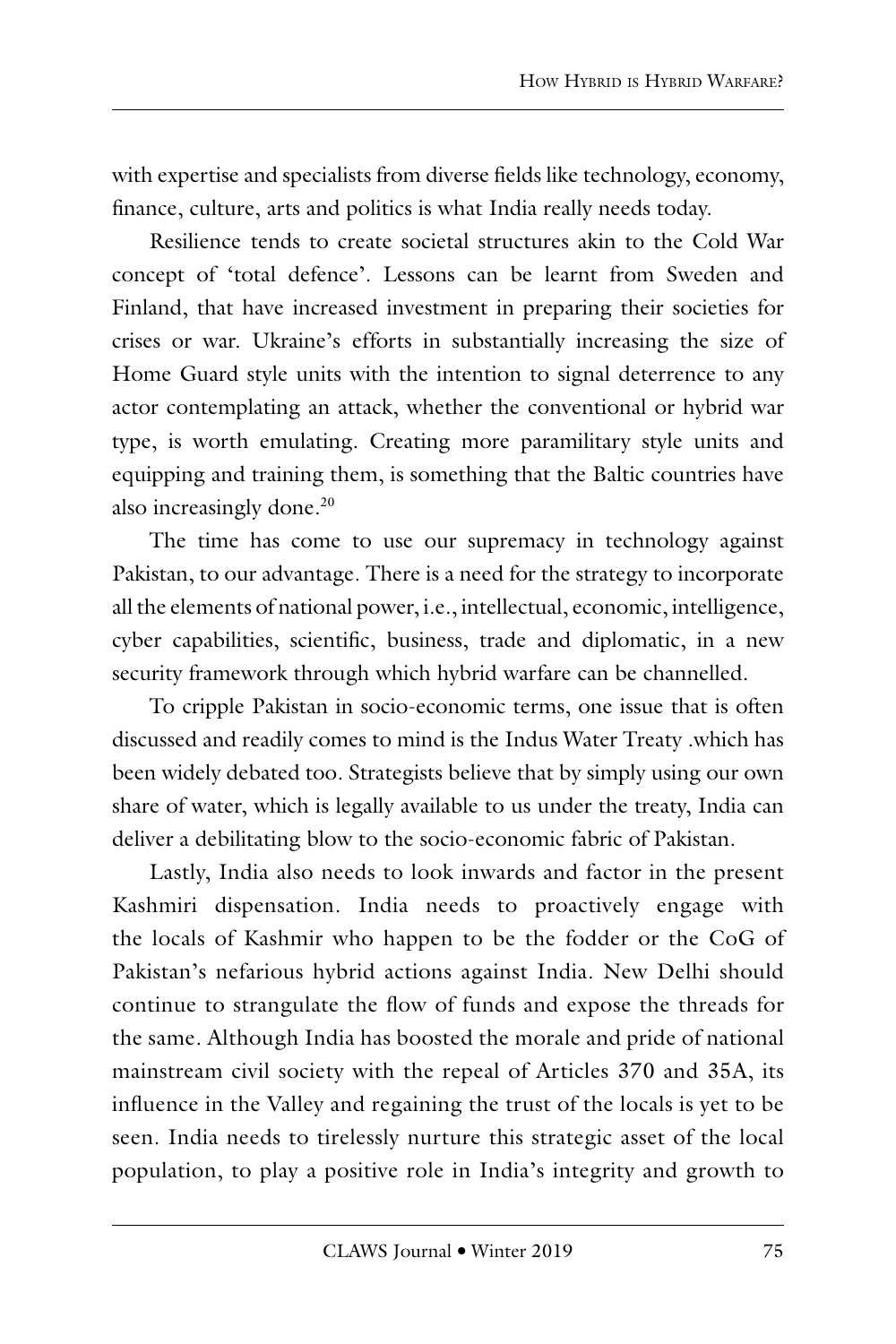counter Pakistan in the future. We need to ensure that the idea of Kashmiri nationalism comes closer to the idea of Indian nationalism.

The final question, however, that remains is: how long will India's patience will take to cross the self-imposed red-line and use proactive and unethical hybrid means to secure its geo-political ends?

#### **Dealing with the Chinese Quagmire**

Talking of the Chinese, their tactics are a bit more sophisticated, relying on cyber espionage and subversion in India, with special reference to the northeast. To deal with them, India needs to build asymmetric capabilities in terms of information, cyber, Artificial Intelligence (AI), robotics, big data and media. Pragmatically, there is a wide disparity between India and China in terms of the economy, military strength, defence industry, science, technology and innovations.<sup>21</sup> Therefore, China needs to be dealt with at a higher plane of diplomacy and economics.

For China, India should garner world support for stricter laws against cyber attacks. Diplomatically, the currency diplomacy of the Chinese needs to be countered and exposed through our growing diplomatic clout in the world. Geo-politically, India needs to make the world realise that it needs a bi-partisan, multi-pronged policy to persuade China. Besides, China being an opportunist and self-centred nation, if positively pursued by the world, can conclusively rein in Pakistan and its 'terror factory', yielding tangible results. A multi-faceted, multi-layered national strategy, with synergised political, diplomatic, economic and military measures will have to be worked out.

Since the China-Pakistan strategic embrace is not likely to change in the near future, there is a need for India to take measures which are bilateral as well as multilateral. It would be prudent for India to evolve a *modus vivendi* with China to minimise the mistrust and dilute the growing China-Pakistan nexus. If China is suitably engaged, then its acolyte, Pakistan, would follow automatically.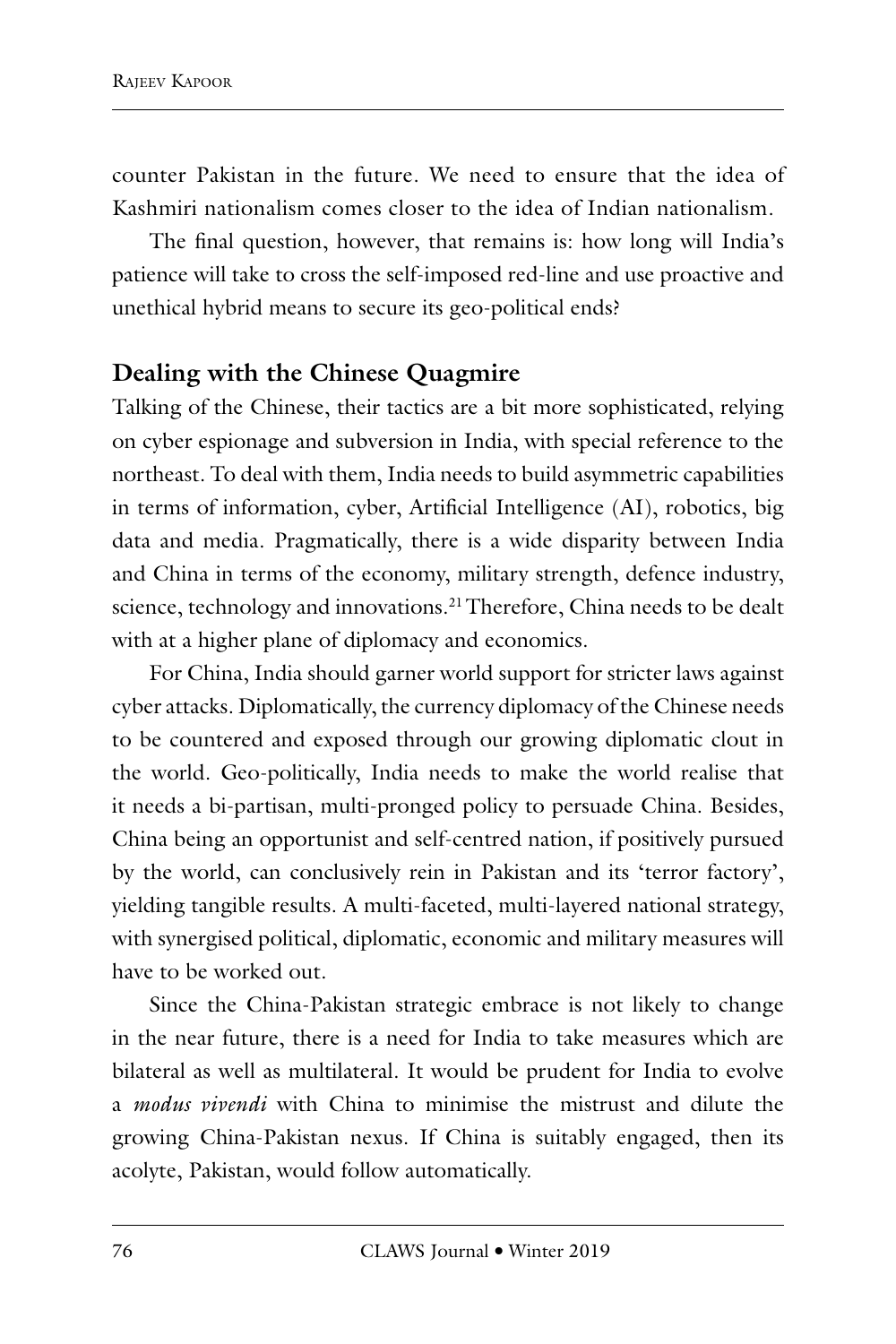The biggest leverage that India has is the importance of the Indian market for China vis-à-vis the benefits it derives from its economic and strategic relationship with Pakistan. India is one of the biggest trading partners of China and total trade between India and China is over five times the trade between China and Pakistan.<sup>22</sup>

India also needs to exhort the economic benefit that Beijing accrues owing to its trade surplus with India, which astonishingly surpasses the total investment it seeks to make in the CPEC. Would it be worthwhile for China to lose the Indian market? Former diplomat Gautam Bambawale—who has the unique distinction of being India's High Commissioner to Pakistan and Ambassador to China—feels New Delhi needs to be transactional with Beijing to get the desired results. The give and take approach has worked in the not too recent past in the proceedings of the Financial Action Task Force (FATF), where China worked with India to put Pakistan on the grey list, in return for New Delhi supporting China's candidature for chairmanship of the inter-governmental body whose purpose is the development and promotion of policies, at both national and international levels, to combat money laundering and terrorist financing.<sup>23</sup>

Offering China foreign policy concessions in India-US military relations or the Sino-Indian border dispute in return for Beijing checking Islamabad's brazen promotion of terrorism is a trade-off worth exploring.

Pending that, as peace cannot be assured and ensured, India should be ready to support its military strategy of ensuring **'**deterrence' against Pakistan, and **'**dissuasive deterrence' against China, by developing its capabilities and force structuring in the future.

To conclude, our response to hybrid threats has always fallen short on understanding the psychological game which the adversary is playing with such deftness. India, therefore, needs to prepare, and prepare well, for all the hybrid eventualities to avoid getting surprised, as the threshold level and sentiments of the Indian public psyche have been enhanced post-surgical strikes. No longer can it be viewed with a myopic focus in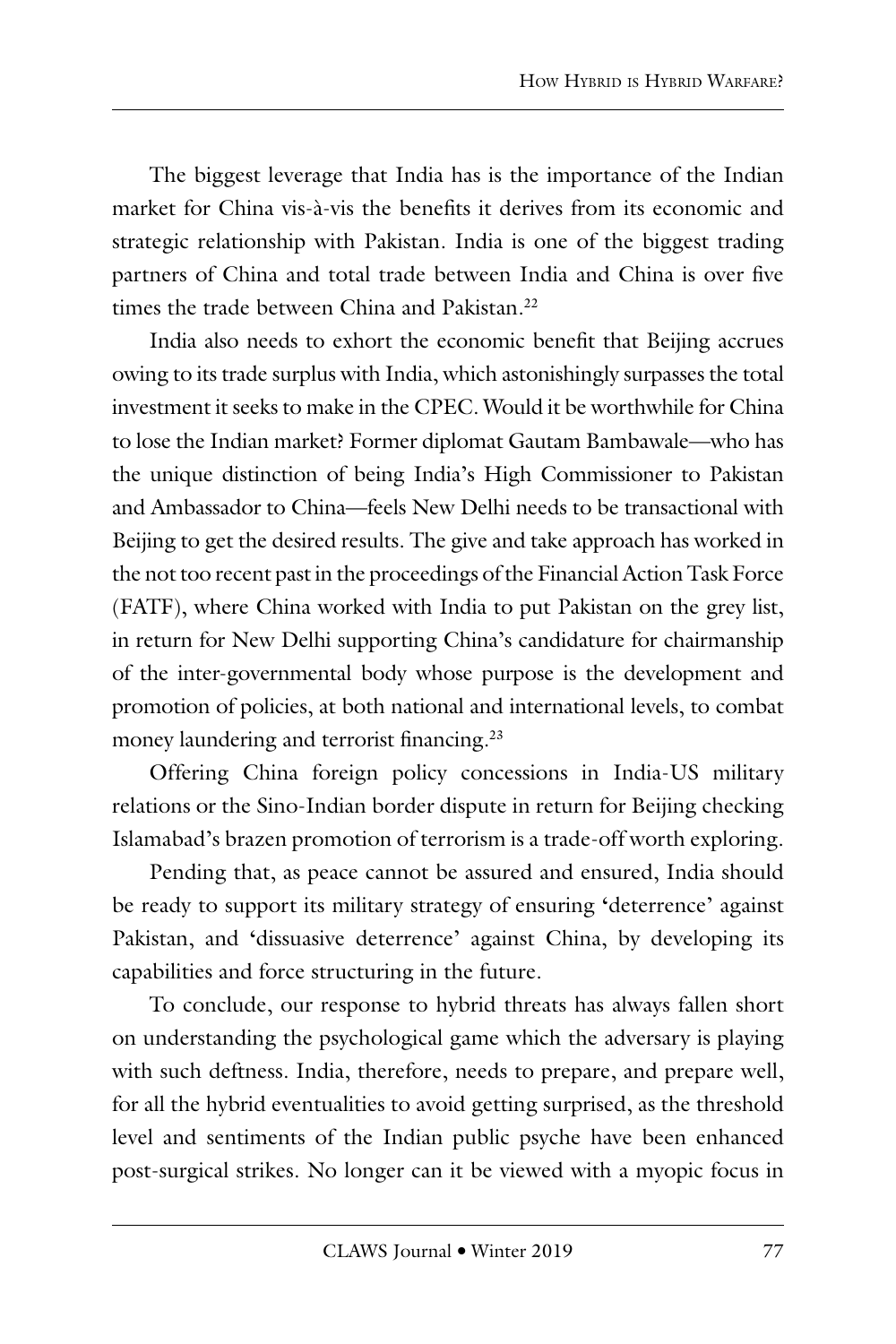the classical form of conventional war or insurgency or terrorism. In sum, a thorough understanding of the nature and character of hybrid warfare is critical for all the political, bureaucratic and security forces decisionmakers at all levels down to the 'Post and Jawans' level.<sup>24</sup> Every Indian, therefore, needs to fight the hybrid warfare waged by our adversaries.

#### **Notes**

- 1. Dave Johnson, "Review of Speech by General Gerasimov on the Vectors of the Development of Military Strategy", NATO Defense College, Moscow, March 30, 2019. Available at http:// www.ndc.nato.int/research/research.php?icode=585. Accessed on October 10, 2019.
- 2. General Valery Gerasimov, "Russian Military Doctrine Article by General Valery Gerasimov", June 21, 2014. Available at https://www.facebook.com/notes/robertcoalson/russianmilitary-doctrine-article-by-general-valery-gerasimov/10152184862563597. Accessed on October 10, 2019.
- 3. Vikrant Deshpande, ed., *Hybrid Warfare: The Changing Character of Conflict* (New Delhi: IDSA/Pentagon Press, 2018).
- 4. Uttam Kumar Sinha, *Riverine Neighbourhood: Hydro-Politics in South Asia* (New Delhi: Pentagon Press/IDSA, 2016), pp. 39–40.
- 5. Brahma Chellaney, "China is Waging a Water War on India", *The Hindustan Times*, August 27, 2017. Available at https://www.hindustantimes.com/analysis/china-is-waging-awater-war-on-india/story-6jqgabEffcatPFzJ6fQ6eJ.html. Accessed on October 10, 2019.
- 6. P. C. Dheeraj, "Evolving Response to Pak's Hybrid Warfare", *Deccan Herald*, October 16, 2016. Available at https://www.deccanherald.com/content/575629/evolving-responsepaks-hybrid-warfare.html. Accessed on October 10, 2019.
- 7. S. Padmanabhan, *The Writing on the Wall: India Checkmates America 2017* (New Delhi: Manas Publications, 2004), pp. 229–230.
- 8. Vivekananda International Foundation, "Frequently Asked Questions". Available at https://www.vifindia.org/faq/2018/july/25/my-question-is-on-hybrid-wars-thatshaping-now-in-our-policy-research. Accessed on October 10, 2019.
- 9. Ibid.
- 10. VK Ahluwalia and Rajeev Kapoor, "Emerging Challenges and the Way Ahead", in VK Ahluwalia and Narjeet Singh, eds., *Surprise, Strategy and 'Vijay': 20 Years of Kargil and Beyond* (New Delhi: Prentagon Press, 2019).
- 11. BK Sharma, "Determinants of Pakistan China Strategic Nexus: Strategic Implication for India", *Bharat Shakti*, 2019. Available at https://bharatshakti.in/determinants-ofpakistan-china-strategic-nexus-strategic-implication-for-india/. Accessed on October 10, 2019.
- 12. Stockholm International Peace Research Institute (SIPRI), *SIPRI Yearbook 2019*, (Stockholm: Oxford University Press, 2019).